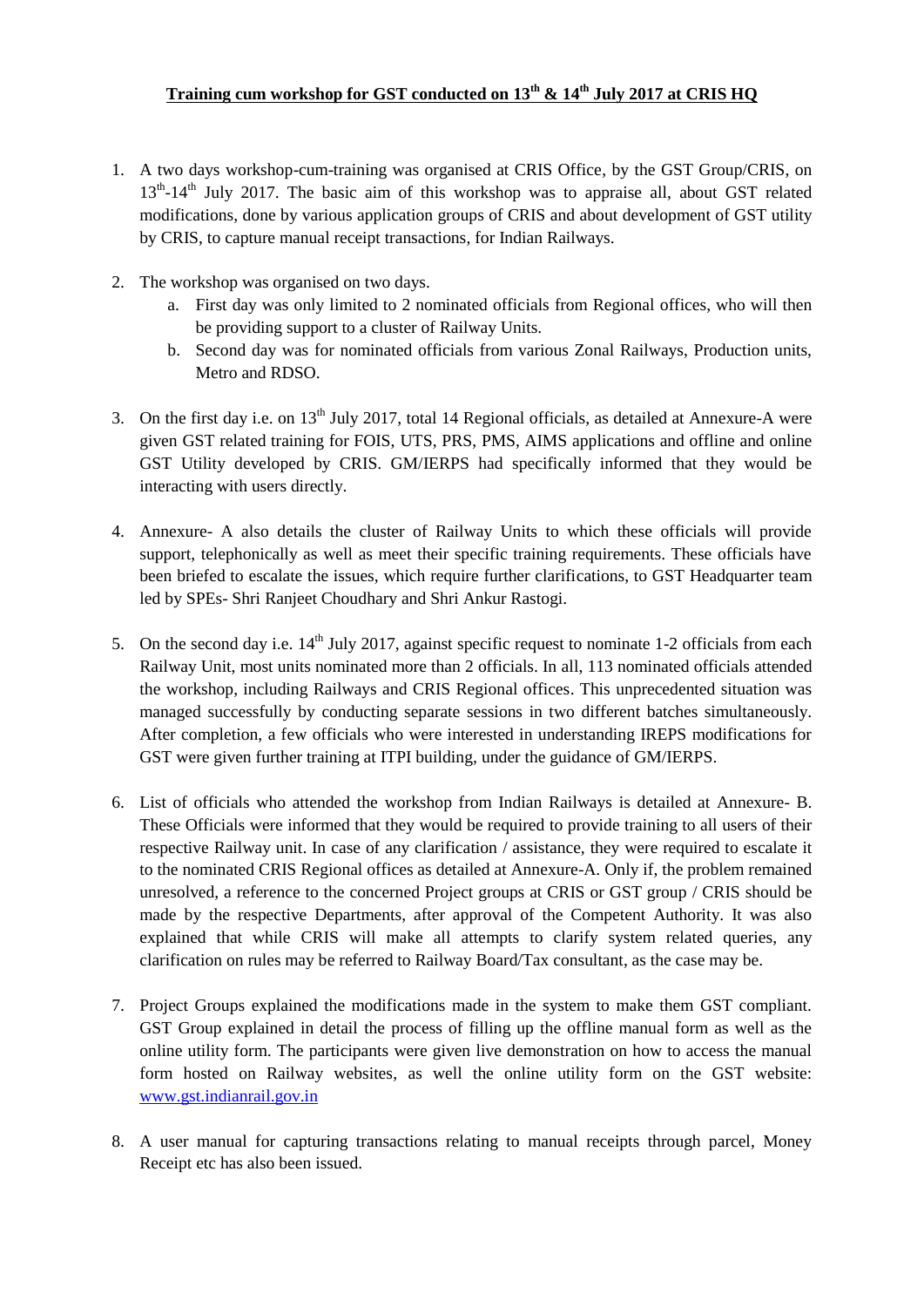9. The workshop also had a training session by the representative from NSDL who has been appointed as the GSP for Indian Railways. They were taken through the entire process of submission of GST related data from field at the transaction level to GSTN, involving 17 steps. These 17 steps also detailed the responsibility of the relevant office. Presentation made by NSDL will be available on the GST website.

| No. | <b>Suggestions</b>                                                                                                                                                                  | <b>Response</b>                                                                               |
|-----|-------------------------------------------------------------------------------------------------------------------------------------------------------------------------------------|-----------------------------------------------------------------------------------------------|
| 1.  | One Administrative account for creating new<br>users to be given to each zone and each Pus                                                                                          | <b>Accepted and released</b>                                                                  |
| 2.  | Printing and searching of already entered<br>invoices                                                                                                                               | <b>Accepted and released</b>                                                                  |
| 3.  | Auto-population of repetitive and linked fields                                                                                                                                     | Quite a few addressed, rest can be<br>considered in the next phase after<br>feasibility check |
| 4.  | Freedom to put additional characters before MR<br>number while generating Invoice number when<br>MR is less than 10 characters. This would help<br>them to categories the invoices. | Can be considered, subjected to approval<br>of Railway Board                                  |
| 5.  | Viewing Zone / Division / Department wise<br>summary report of entered invoices                                                                                                     | <b>Accepted and MIS reports are now</b><br>available                                          |
| 6.  | Additional allocation codes and linking them to<br>specific Pus for population.                                                                                                     | PUs have been asked to provide their<br>specific allocation codes                             |
| 7.  | For more clarity, it was suggested that the<br>heading 'Total taxable value' should be named<br>as 'Total taxable value, excluding taxes'.                                          | Can be considered, subjected to approval<br>of Railway Board                                  |
| 8.  | To allow multiple allocation codes for an<br>Invoice, as per prevailing practices at few<br>locations                                                                               | Separate Invoices have to be generated<br>for different allocations code                      |

10. A few key suggestions made by the participants are detailed below:

- 11. Officials nominated from each regional site of the CRIS responsible for Communication and Coordination with respective Railways / PUs is provided in Annexure-A.
- 12. A few photographs of the workshop are uploaded on the GST website.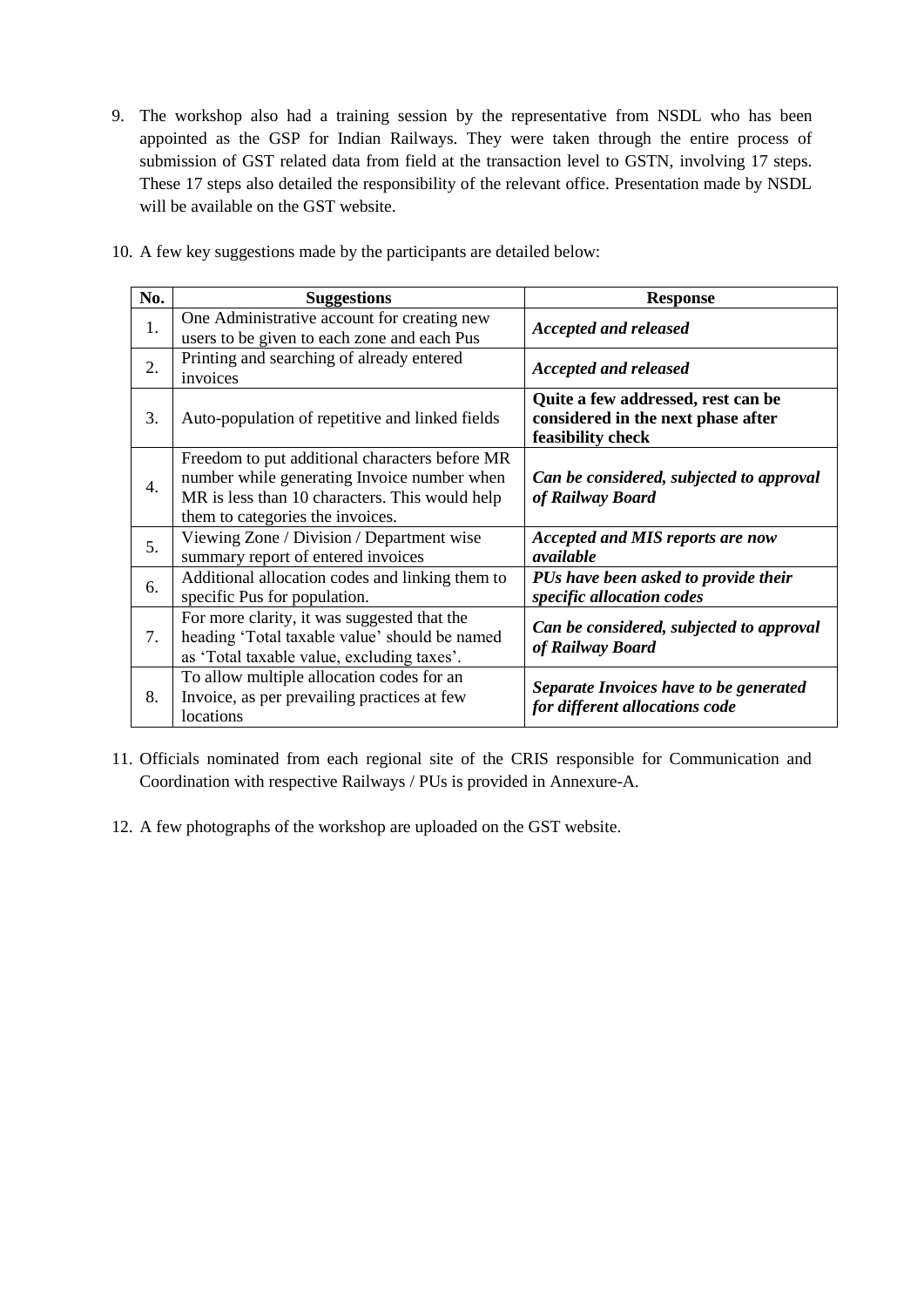#### **Annexure-A**

| S.No.          | <b>Region</b>  | <b>Name</b>             | <b>Designation</b> | <b>Mobile</b>                                          | Assigned Zone /<br><b>PU</b>                       |  |
|----------------|----------------|-------------------------|--------------------|--------------------------------------------------------|----------------------------------------------------|--|
| $\mathbf{1}$   | Chennai        | A VenuGopalan           | Project Officer    | 9868675351                                             | SR, SWR,<br>ICF-Chennai,                           |  |
| 2              |                | J.Tennison              | AM/PMS             | 9445159160                                             | RWF-Bangalore                                      |  |
| 3              | <b>Delhi</b>   | Dharmender Kumar        | <b>PE</b>          | 8130797666                                             | NR, NWR, NER,                                      |  |
| 4              |                | Anand Shankar Rai       | <b>PE</b>          | 8130997034                                             | NCR, RDSO                                          |  |
| 5              |                | Deepesh Mishra          | <b>PE</b>          | 8130797648                                             | DMW-Patiala,                                       |  |
| 6              |                | Vinod Kumar             | PA                 | 9013547794                                             | DLW-Varanasi,<br>RCF-Raebareli,<br>RCF-Kapurthala, |  |
| $\overline{7}$ |                | P.S.Ponia               | PA                 | 9717639955                                             |                                                    |  |
| 8              |                | Pabitro Sen Gupta       | PE                 | 7044474012                                             | NFR, ER, ECR,                                      |  |
| 9              | <b>Kolkata</b> | Prabir Kumar<br>Ganguly | AM<br>9433961816   | ECOR, SECR, SER,<br>CLW-Chitranjan,<br>RWP-Bela, Metro |                                                    |  |
| 10             | <b>Mumbai</b>  | Ritesh S. Kaithwas      | <b>PE</b>          | 8433994557                                             |                                                    |  |
| 11             |                | Nihesh Parmar           | AM/COA             | 8433994566                                             | WR, WCR, CR                                        |  |
| 12             |                | Milind Lokde            | AM/PMS             | 8433994570                                             |                                                    |  |
| 13             | Secunderabad   | R. Bhas Kecar           | <b>SSE</b>         | 7995577082                                             | <b>SCR</b>                                         |  |
| 14             |                | G. Venkat               | Dy. Manager        | 7995577094                                             |                                                    |  |

# **CRIS Delegates who attended Training / Workshop, on 13-07-2017**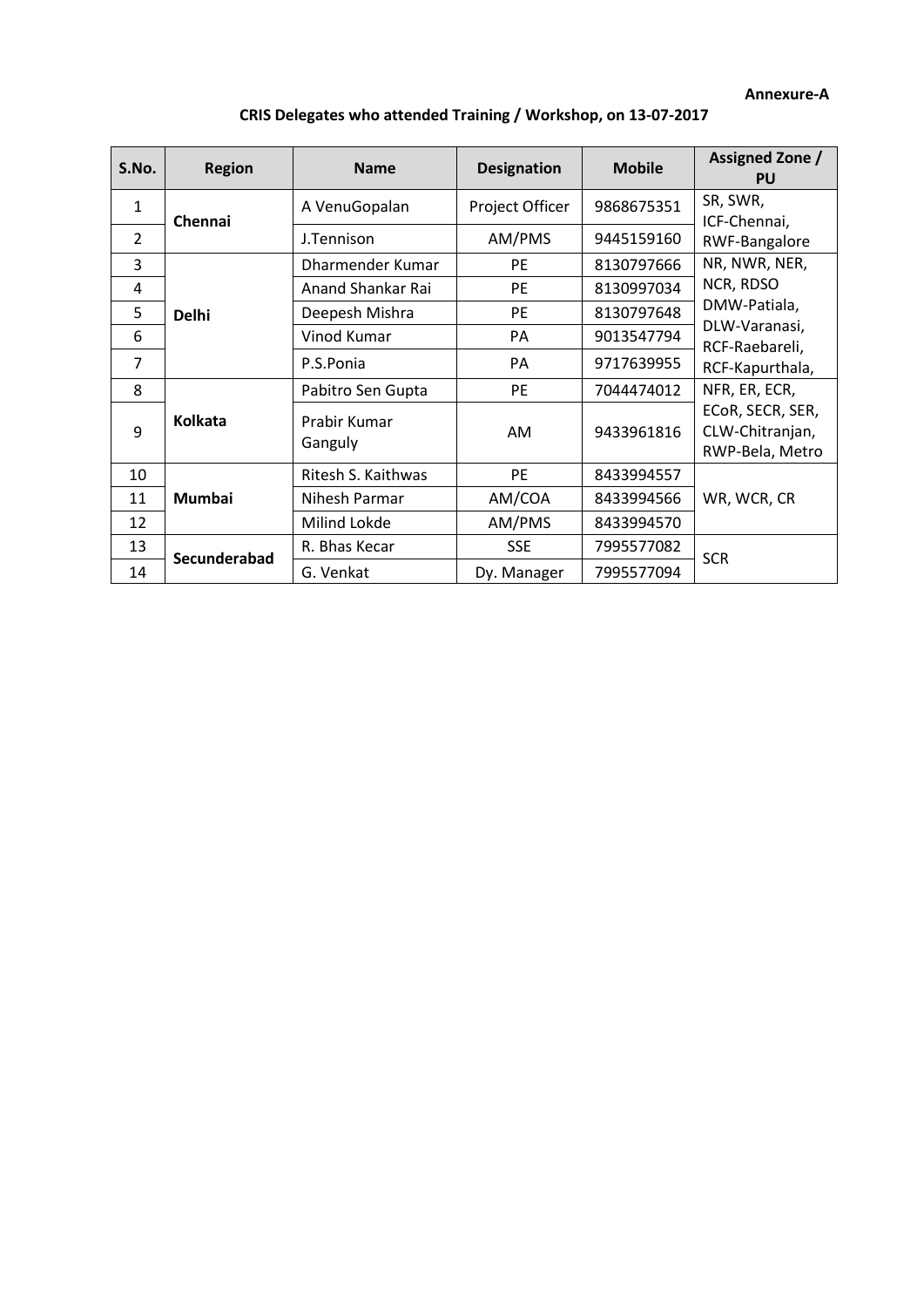#### **Annexure-B**

# **Delegates attended Training / Workshop, on 14-07-2017**

| S.<br>No.      | Zone / Units | <b>Name</b>          | <b>Designation</b>   | <b>Place of posting</b>   | <b>Mobile</b> |
|----------------|--------------|----------------------|----------------------|---------------------------|---------------|
| $\mathbf{1}$   | <b>CR</b>    | P.K. Verma           | JE / IT              | CR / HQ                   | 9599872509    |
| $\overline{2}$ | <b>CR</b>    | Ritesh S. Kaithwas   | PE / Mumbai          | CR / WR                   | 8433994557    |
| 3              | <b>CR</b>    | Shishir Mathur       | <b>AEDPM</b>         | IT / $CR$ /<br>(ACCOUNTS) | 8828110168    |
| 4              | <b>CR</b>    | J.S.Shirke           | <b>DBA</b>           | <b>CR</b>                 | 8828110157    |
| 5              | <b>CR</b>    | Hamlata H. Bhalerao  | Sr. AFA (Exp)        | CR / Mumbai               | 8828110129    |
| 6              | <b>CR</b>    | Sanjay S. Ghoel      | Sr. S.O. (X)         | CR / Mumbai               | 8828310513    |
| $\overline{7}$ | <b>ECOR</b>  | K.C. Mohanty         | CMI / ECOR / BBS     | <b>ECOR</b>               | 8455881302    |
| 8              | <b>ECOR</b>  | P.K. Sengupta        | CCI / KUR / ELE      | <b>ECOR</b>               | 8455889975    |
| 9              | <b>ECOR</b>  | G.C. Mishra          | SSO(A)               | <b>ECOR</b>               | 8455885126    |
| 10             | <b>ECOR</b>  | P.K. Moharwa         | Sr. SO(A)            | <b>ECOR</b>               | 8455888147    |
| 11             | <b>ECOR</b>  | S.K. Nayak           | AM/IT                | <b>ECOR</b>               | 8455885177    |
| 12             | <b>ECR</b>   | <b>Kumar Uday</b>    | Dy. FA&CAO / ECR     | ECR / HJP                 | 9771425106    |
| 13             | ER           | Sanjeev Kr. Gupta    | CMI / BGP            | ER                        | 8092886850    |
| 14             | ER           | Ram Kumar            | CMI / ER / MDT       | ER                        | 9771424987    |
| 15             | ER           | Sanjeev Kr. Gupta    | CMI / ER / BGP       | ER                        | 9771424984    |
| 16             | ER           | S. Ranjan            | ACM / Claiming       | ER                        | 9002020971    |
| 17             | ER           | S.S.Das              | CGC / UDL            | ER                        | 8436222967    |
| 18             | ER           | <b>Mrinal Mondal</b> | Sr. CROI / ER / HQ   | ER                        | 9002070998    |
| 19             | <b>NCR</b>   | DR. S.P. Pandey      | Dy. Fa&cao / T / ALD | NCR / HQ                  | 9794835106    |
| 20             | <b>NCR</b>   | Pradeep Agrawal      | CMI / Agra           | <b>NCR</b>                | 8923596222    |
| 21             | <b>NCR</b>   | Dr. Sanchit Tyagi    | DCM / Agra           | <b>NCR</b>                | 9760536951    |
| 22             | <b>NCR</b>   | Ankit Gehlot         | ACM / JHI            | <b>NCR</b>                | 9794838954    |
| 23             | <b>NCR</b>   | Jitendra Kumar       | CMI / JHI            | <b>NCR</b>                | 9794831215    |
| 24             | <b>NER</b>   | N.N.Pandey           | AFA / ADR XP         | N.E.Rly                   | 9794840107    |
| 25             | <b>NER</b>   | R.K.Singh            | Dy.FA&CAO / Traffic  | N.E.Rly                   | 9794840105    |
| 26             | <b>NER</b>   | R.K. Singh           | Dy.FA/T/NER          | NER / HQ                  | 9794840105    |
| 27             | <b>NFR</b>   | Satish Kr. Barnwal   | CGS / NFR            | TSK / NFR                 | 9470894151    |
| 28             | <b>NFR</b>   | Mani Kant Thakur     | Sr.Cashier           | Katihar                   | 9430638138    |
| 29             | <b>NFR</b>   | Sarnav Kr. Saikia    | Sr.Shroff            | N.F.Rly, Maligaon         | 9957550192    |
| 30             | <b>NFR</b>   | <b>B.Das</b>         | CCM I/R              | NFR / MLG HQ              | 9085550950    |
| 31             | <b>NFR</b>   | Partha Bhownik       | AC                   | NFR / HQ                  | 7399927296    |
| 32             | <b>NFR</b>   | Diganta Boswal       | AA                   | NFR / HQ                  | 9864093234    |
| 33             | <b>NFR</b>   | Jayanta Das          | Sr. CC               | NFR / RNYD                | 9707018457    |
| 34             | <b>NFR</b>   | Hariom Kr.           | CMI / NJP            | <b>NFR</b>                | 9934752116    |
| 35             | <b>NFR</b>   | D.K.Upadhyay         | <b>CRS</b>           | <b>NFR</b>                | 9791441960    |
| 36             | <b>NFR</b>   | Ramesh kant          | CS/H/DLO             | NFR / AR                  | 7598931891    |
| 37             | <b>NFR</b>   | Om Prakash Ram       | CCC / GOGH           | NFR / APQ                 | 9435027131    |
| 38             | <b>NFR</b>   | Guntuk Nokrajy       | CMI / LMG            | <b>NFR</b>                | 9957553920    |
| 39             | <b>NFR</b>   | Manish Mohan         | CMI / LMG            | <b>NFR</b>                | 8210438177    |
| 40             | <b>NR</b>    | S.K.Singh            | JE / IT              | NR / LKO                  | 9559928144    |
| 41             | <b>NR</b>    | Jitender Kaushik     | CMI / NDBH           | <b>NR</b>                 | 9717639351    |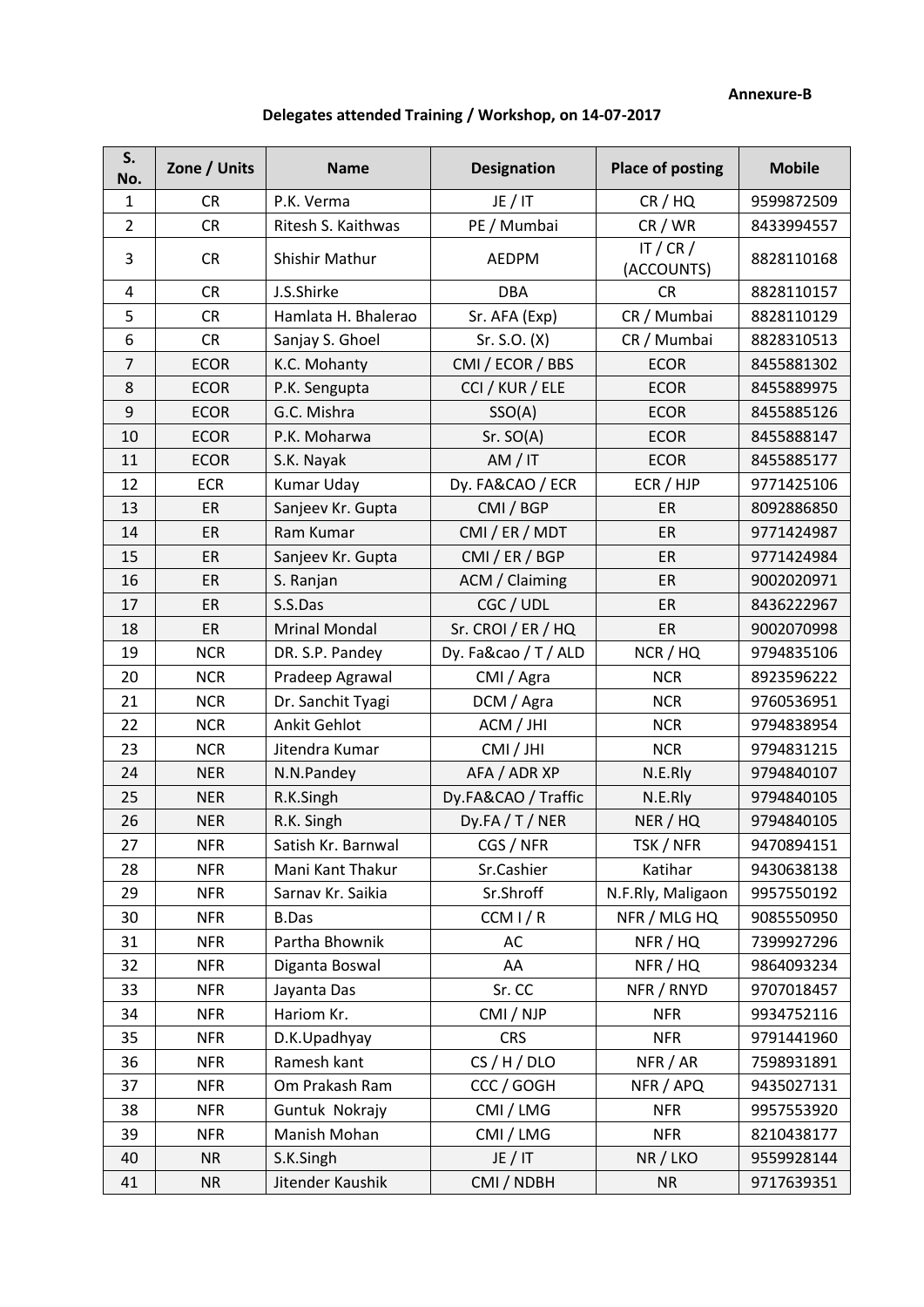| S.<br>No. | Zone / Units | <b>Name</b>        | <b>Designation</b>            | <b>Place of posting</b>      | <b>Mobile</b> |
|-----------|--------------|--------------------|-------------------------------|------------------------------|---------------|
| 42        | <b>NR</b>    | Suman Saurabh      | CMI / PMS / DLI Dvsn          | DLI / DIV                    | 9717633084    |
| 43        | <b>NR</b>    | Narender Kumar     | CPS / NZM / DLI Dvsn          | <b>NR</b>                    | 9717640788    |
| 44        | <b>NR</b>    | V.K.Gupta          | CPS / DEE / DLI Dvsn          | <b>NR</b>                    | 9811215195    |
| 45        | <b>NR</b>    | Rattena            | CPS / DEE / DLI Dvsn          | <b>NR</b>                    | 9717923690    |
| 46        | <b>NR</b>    | P.S. Ponia         | PA / IRCA                     | <b>NR</b>                    | 9717639955    |
| 47        | <b>NR</b>    | Vinod Kumar        | PA / IRCA                     | <b>NR</b>                    | 9013547794    |
| 48        | <b>NR</b>    | Anwar              | CMI / UMB                     | <b>NR</b>                    | 9996113786    |
| 49        | <b>NR</b>    | M.R. Khan          | CMI / PTA                     | <b>NR</b>                    | 9779239973    |
| 50        | <b>NWR</b>   | Pankaj Jain        | JE / IT                       | NWR / HQ                     | 9351803588    |
| 51        | <b>NWR</b>   | D.K. Sharma        | Sr.AFA/AR                     | <b>NWR</b>                   | 9001195112    |
| 52        | <b>SCR</b>   | D. Krishna Kumar   | Sr. TIA                       | <b>SCR</b>                   | 9701306080    |
| 53        | <b>SECR</b>  | Rajesh Kumar       | Sr.SO (Accts)                 | SECR / BSP / DWN             | 9752876119    |
| 54        | <b>SECR</b>  | A.K. Vinaikar      | Sr. AFA $(T)$ / BSP           | SECR / HQ                    | 9752475117    |
| 55        | <b>SECR</b>  | J.Srinivas Rao     | Sr. TIA / BSP                 | SECR / HQ                    | 9630015560    |
| 56        | <b>SECR</b>  | S.K.Siula          | Sr. SO (BSP)                  | SECR / HQ                    | 9752440192    |
| 57        | <b>SECR</b>  | P.K.Ghosh          | Sr. SO(A)                     | SECR / HQ                    | 9752475142    |
| 58        | <b>SECR</b>  | S.K. Behere        | CCI / SECR / R                | <b>SECR</b>                  | 9752877994    |
| 59        | <b>SECR</b>  | P.K. Ghosh         | FA&CAO / SECR /<br><b>BSP</b> | SECR / BSP                   | 9752475142    |
| 60        | <b>SECR</b>  | Rajesh Kumar       | Sr. DFM / SECR / BSP          | SECR / BSP                   | 9752876119    |
| 61        | <b>SER</b>   | Amitava Mukherjee  | SSO(A)                        | SER / GRC                    | 9002080170    |
| 62        | <b>SER</b>   | Sanjit Majumder    | AFA / GRC                     | SER / GRC                    | 9002080131    |
| 63        | <b>SER</b>   | Ujjal Mandal       | <b>SMM</b>                    | SER / GRC                    | 9002080758    |
| 64        | <b>SER</b>   | P.R. Ghoshal       | ACM / FM / SER                | <b>SER</b>                   | 9002080971    |
| 65        | <b>SER</b>   | P.Kar              | OS / SER                      | <b>SER</b>                   | 8585080753    |
| 66        | SWR          | Ved Prakash Mishra | AC                            | FA&CAO / UBL /<br>SWR        | 7022031498    |
| 67        | SWR          | S. Raghavan        | Sr. SO(A)                     | SWR / SBC                    | 9741665004    |
| 68        | <b>SWR</b>   | M.V. Vijay Kumar   | Sr. SO $(A)$                  | SWR / MYS                    | 9480253169    |
| 69        | <b>WCR</b>   | S.R. Mishra        | RS / Kota                     | WCR / Kota                   | 9001017974    |
| 70        | <b>WCR</b>   | Rajiv K Saxena     | SSO                           | FA&CAO / WCR /<br><b>JBP</b> | 9752415129    |
| 71        | <b>WCR</b>   | A.S. Palhak        | SSO                           | FA&CAO / WCR /<br><b>JBP</b> | 9752415413    |
| 72        | <b>WCR</b>   | J.S. Batra         | AM                            | WCR / Kota                   | 9414652161    |
| 73        | <b>WCR</b>   | Ajit Nagar         | Sr SO                         | WCR / Kota                   | 9001017109    |
| 74        | <b>WR</b>    | R.B. Penkar        | <b>CRI</b>                    | W.RLY/                       | 9869605249    |
| 75        | <b>WR</b>    | Mithun Kumar       | ACM / WR                      | HQ / CCG                     | 9004490967    |
| 76        | <b>WR</b>    | Vishwajit Mertia   | Divl. Cashier                 | HQ / CCG                     | 9869318257    |
| 77        | <b>WR</b>    | Vivek Diwakar      | SMM / HQ                      | HQ / CCG                     | 9004490775    |
| 78        | WR           | D.K. Chaudhery     | Dy. CMM / $G$                 | WR/CCG                       | 9009990761    |
| 79        | <b>CLW</b>   | O. Gautam          | Sr. SO(A)                     | CLW / CRJ                    | 9163340133    |
| 80        | <b>CLW</b>   | P. Sarkar          | JE/IT                         | CLW / CRJ                    | 9674991301    |
| 81        | <b>CLW</b>   | N.C.Day            | ARA                           | <b>CLW</b>                   | 9163340117    |
| 82        | <b>CLW</b>   | Kaunish Kabasi     | JE/IT                         | <b>CLW</b>                   | 8420043043    |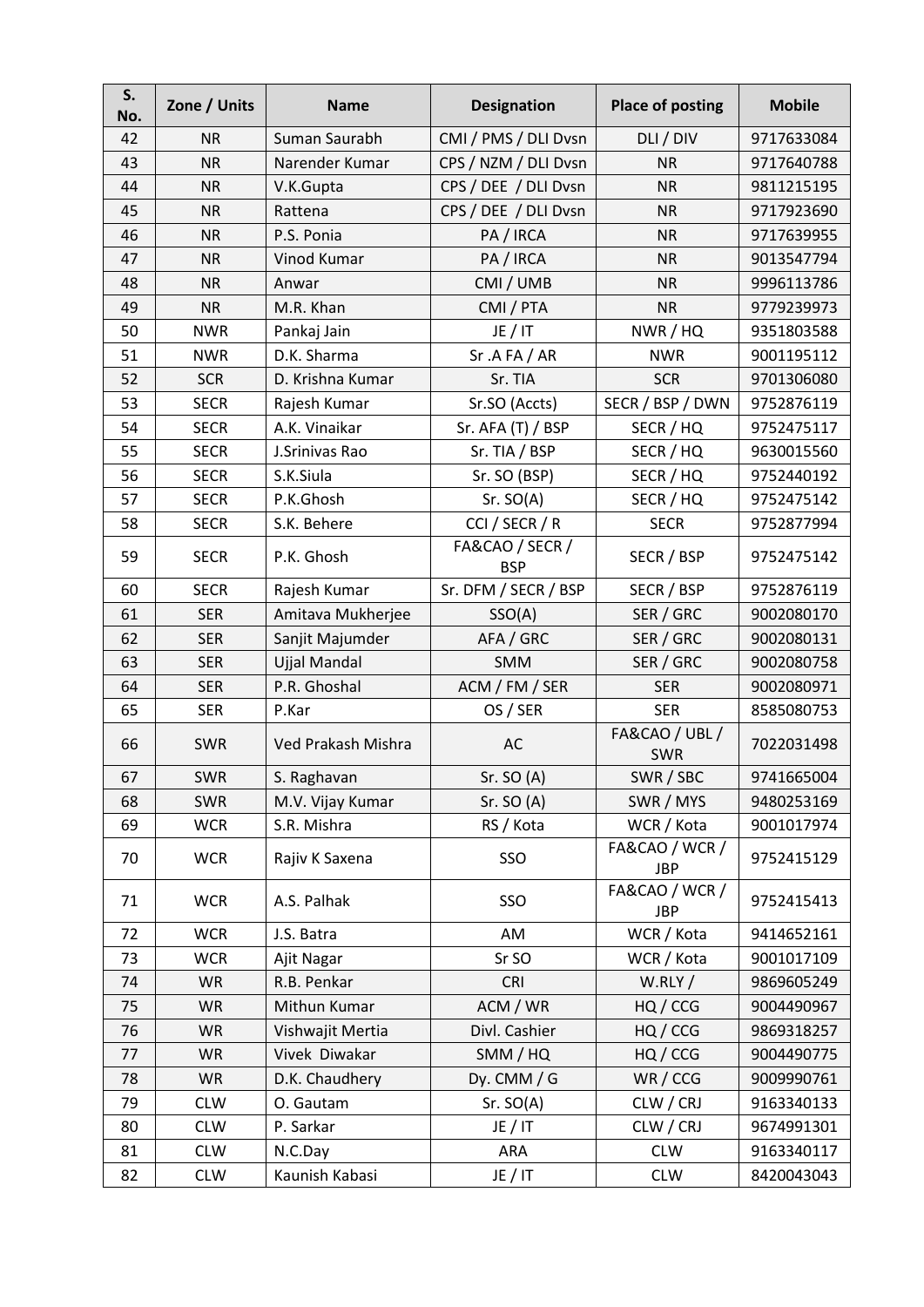| S.<br>No. | Zone / Units       | <b>Name</b>               | <b>Designation</b>              | <b>Place of posting</b> | <b>Mobile</b> |
|-----------|--------------------|---------------------------|---------------------------------|-------------------------|---------------|
| 83        | DLW / BSB          | P.N.Singh                 | <b>SSA</b>                      | DLW / BSB               | 9794861187    |
| 84        | DLW / BSB          | Krishna Kumar             | SSO                             | DLW / BSB               | 9794862155    |
| 85        | DLW / BSB          | R.K. Singh                | Sr. AFA                         | DLW / BSB               | 9794861145    |
| 86        | DLW / BSB          | <b>Teertha Biswas</b>     | JE / IT                         | DLW / BSB               | 7317514799    |
| 87        | DLW / BSB          | Anand Varahneya           | AMM / IC                        | DLW / BSB               | 9794861726    |
| 88        | DMW / PTA          | Vijay Kumar Sharma        | Sr. SO DMW / PTA                | <b>DMW</b>              | 9779582168    |
| 89        | DMW / PTA          | Raj Kumar                 | Sr. AFA                         | <b>DMW</b>              | 9779242112    |
| 90        | DMW / PTA          | Anil Kumar                | Sr. SO                          | DMW / PTA               | 9417873943    |
| 91        | DMW / PTA          | Satish kare               | Sr.SO                           | <b>DMW</b>              | 9779582403    |
| 92        | ICF / Chennai      | Arindam Lai               | Dy. CMM                         | <b>ICF</b>              | 9003141759    |
| 93        | ICF / Chennai      | P. Ranganath              | Sr. System Analyst              | <b>ICF</b>              | 9003141120    |
| 94        | ICF / Chennai      | J. Venugopal              | Sr. SO(A)                       | ICF / Chennai           | 9444953320    |
| 95        | ICF / Chennai      | Mehalan                   | Sr. Engg / IT                   | ICF / MAS               | 9003149731    |
| 96        | MCF / RBL          | Kaneal Chhatwal           | Sr. AFA                         | MCF / RBL               | 7318060113    |
| 97        | RCF / KXH          | R.P. Singh                | Sr.AFA                          | RCF / KXH               | 9779241108    |
| 98        | RWF / BNC          | Ram Raj Meena             | SE/IT                           | Bangalore               | 8747838635    |
| 99        | RWP / Bela         | <b>Kunal Kumar</b>        | <b>DMS</b>                      | Bela                    | 7485805175    |
| 100       | METRO /<br>Kolkata | <b>Banti Dutta</b>        | Sr. S.O                         | Kolkata                 | 9830360645    |
| 101       | METRO /<br>Kolkata | Alokesh Bain              | Sr. S.O                         | Kolkata                 | 8583909023    |
| 102       | METRO /<br>Kolkata | Tapan Kr.<br>Bhattacharya | SE/IT                           | Kolkata                 | 9433229304    |
| 103       | RDSO / LKO         | Rajesh Kumar              | Sr.Clerk                        | <b>LKO</b>              | 9721559613    |
| 104       | RDSO / LKO         | Naresh Kumar              | OS / CED / RDSO /<br><b>LKO</b> | <b>LKO</b>              | 7275560509    |
| 105       | RDSO / LKO         | Sunil Kr.Senha            | Sr. SO $(A / cs)$               | <b>LKO</b>              | 9794866663    |
| 106       | RDSO / LKO         | A.K. Chakrabarty          | <b>OS</b>                       | <b>LKO</b>              | 9794861261    |
| 107       | CRIS /<br>Chennai  | J. Tennison               | AM / PMS                        | CRIS / Chennai          | 9445159169    |
| 108       | CRIS / IRCA        | Dharmender Kumar          | PE / IRCA                       | <b>IRCA</b>             | 8130797666    |
| 109       | CRIS / IRCA        | Anand Shankar Rai         | PE / IRCA                       | <b>IRCA</b>             | 8130997034    |
| 110       | CRIS /<br>Kolkata  | Prabir Kr. Gangauly       | AM / CRIS                       | Kolkata / CRIS          | 9433961816    |
| 111       | CRIS / SC          | K.V. Venugopal            | SSO(A)/HQ                       | S.CRLY / SC             | 8106549835    |
| 112       | CRIS / SC          | R.Bhasker                 | SSE / SC                        | Secunderabad            | 7995577082    |
| 113       | CRIS / SC          | T. Venkat                 | Dy. Manager                     | Secunderabad            | 7995577094    |